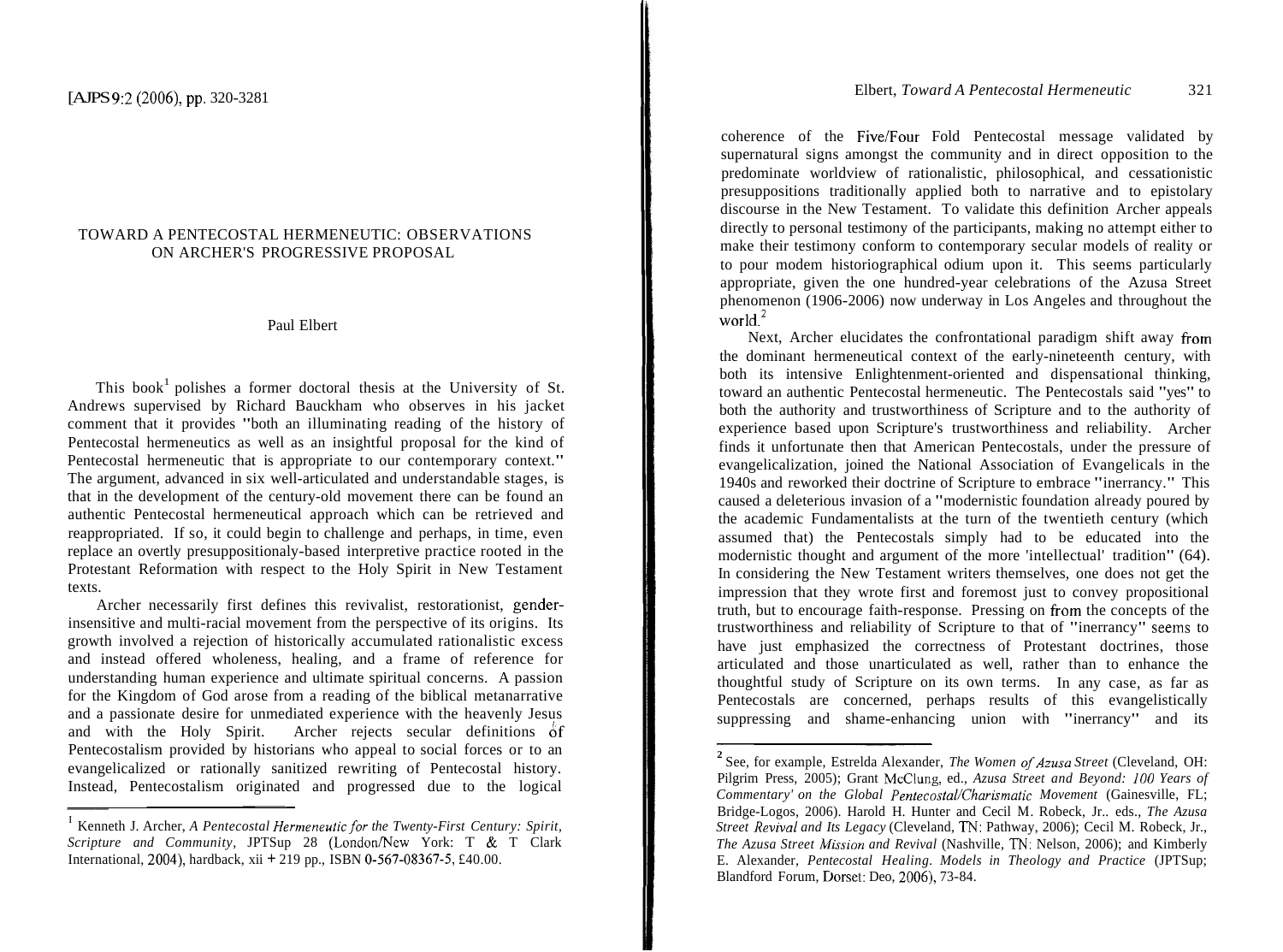rationalistically geared overtones may be observable today in the marginalizing of testimony, tarrying, and in the propensity of some to be led more by their own acquisition of academic history than by dreams, visions, and the Holy Spirit.

In his fourth chapter, "Early Pentecostal Biblical Interpretation," Archer works from original literature to discern a commonsensical Bible Reading Method that relied upon inductive and deductive reasoning skills to interpret Scripture in light of Scripture under the illumination of the Holy Spirit. According to Archer, this is different from the traditional scholastic Protestant Christianity, which employed more of "proof-texting system" (74). The Bible Reading Method was thoroughly pietistic and synchronic, requiring all of the biblical data to be gathered and harmonized with respect to plot and context. The biblical past and the present could thereby potentially unite, contrary to traditional epochalistic-oriented creeds and ecclesiastical dictums that suggested, and even demanded, otherwise. Oneness and Trinitarian Pentecostals saw the first Jerusalem Pentecost and its ensuing repetitions in the ministry of disciple-believer-witnesses as narrated by Luke as a "commanded promise" (9 1) for all Christians who were afar off, whether they be Jew or Gentile, a personal promise to all believers beyond narrative time.

How this reading method of the Pentecostal story forged a convincing hermeneutical narrative tradition and arrived at meaning is illustrated (99) by its contemporary employment in L. Daniel Hawk's narrative study of Joshua.<sup>3</sup> Plot encompasses the framework of the story and its detailed arrangement of incidents and patterns as they relate to each other. This understanding of plot also operates in the mind of the reader who then tends to organize and make connections between events. Hence, the narrative elicits a dynamic interpretive relationship between text and readers. One may note .as well that the great narratives of Homer have long been read by classicists in just this manner, similar to how Homer was read by Greco-Roman students in the New Testament period. But of course Pentecostals were (and very much today are) engaged in a battle of interpretation with their Protestant forerunners who inherited a catechistic tradition of what may, be considered to be "apostolic-age" hermeneutics. $<sup>4</sup>$ </sup>

In this scheme the New Testament and Luke-Acts in particular was (and is) read cessationistically through narrowly selected Pauline glasses and via the imposition of epochalistic temporal carvings and the cocooning of narrated events: both approaches being of course foreign to the Bible Reading Method as discerned by Archer. The latter method naturally places a literary emphasis on coherence, cohesion, and biblical metanarrative whereby the spiritual past and the spiritual present could be harmoniously fused. The traditional Reformed-style approach to Lukan narrative, on the other hand, tends, in effect, to disrupt narrative continuity and coherence. The primary goal, that is, the standard historically venerated function of acceptable hermeneutical practice, is to "make-it-fit." Basically, Calvin's presupposition that Peter, at the end of his speech in Acts chapter two, could not possibly be promising his audience the same gift of the Holy Spirit that he himself just received because such non-rational events were confined to an "apostolic age" is implicitly adopted as "right." Narrative sensitivity in the area of the Holy Spirit and Luke-Acts does not come to the fore. The dominant presuppositions are that Spirit-reception by disciple-believerwitnesses ceased after the last ink dried and that salvific experience by characters portrayed in Luke's first book did not exist or, if it did, it is made to vanish at the end of that book. To extend the latter presupposition artificial temporal epochs are imposed upon the narrative. The functional result of this narratively divisive practice is that Spirit-reception at the beginning of Luke's second book can be made salvific, dubbed "once for all," since "Pentecost can never be repeated."

These presuppositions are very dominant in the interpretive practice of Evangelical Protestantism and have roots in the sixteenth century. To disbelieve them would put one distinctly outside of that faith-tradition, perhaps making one a theological unperson. Later readers of Luke's text, as contrasted with original readers, are expected to adhere to the presuppositions of the model. The "apostolic age" version of Reformedstyle hermeneutics with respect to Luke-Acts and the Holy Spirit also simply assumes and requires that the examples and precedents of Spirit-reception, which serve a Lukan fulfillment of prophecy theme, are confined to mes and requires<br>the serve a Lukar<br>

**<sup>3</sup>**L. Daniel Hawk, *Every Promise Fulfilled: Contrasting Plots in Joshua* (Louisville, KY: Westminster/John Knox Press, 1991).

**<sup>4</sup>**With respect to Evangelical Protestants, Archer was a participant in a recent five year dialogue with them as critiqued in my "Pentecostal/Charismatic Themes in Luke-Acts at the Evangelical Theological Society: The Battle of Interpretive Method," *JPT* 1212 (2004), 181-215, here 188, n. 23. Previous to this he had already whetted our appetite for the details of his thesis that Pentecostal hermeneutics will

enrich the study of interpretation in the twenty-first century via his observations that "Pentecostalism's contribution to hermeneutics is in the area of community participation and experiential understanding. There exists a promising Pentecostal hermeneutic rooted in the classical spiritual ethos of Pentecostalism" (Kenneth J. Archer, "Pentecostal Hermeneutics: Retrospect and Prospect," *JPT* 8 [1996]. 63-81 [81]) and his argument that "Pentecostals used the Bible Reading Method with a desire both to believe and obey . . . nor did they create a new method" (Kenneth J. Archer, "Early Pentecostal Biblical Interpretations," *JPT* 18 [2001], 32-70 [69-701).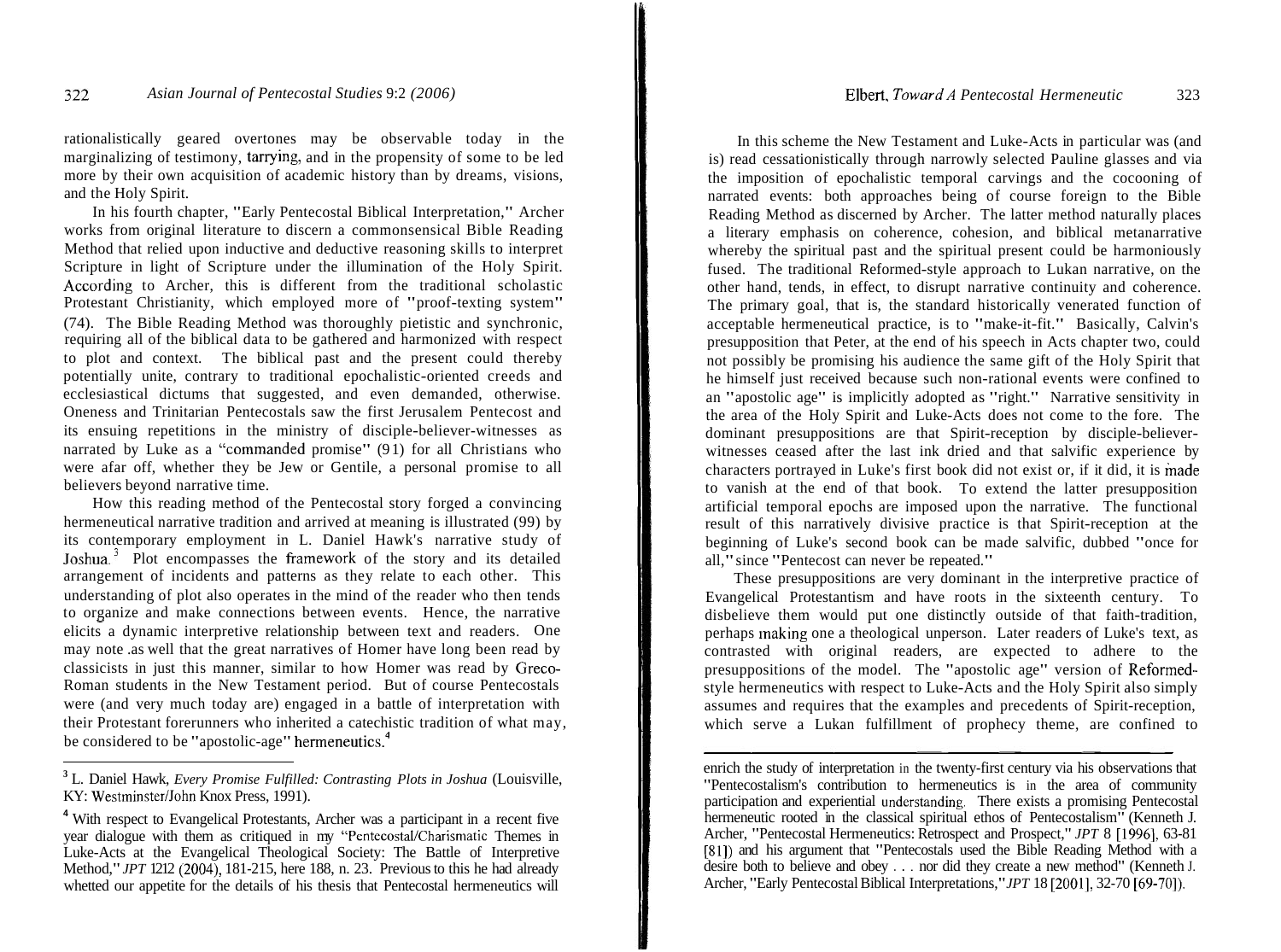characters in the narrative. This encapsulating presupposition is seldom articulated, it is just "the way things are." It is unquestioned and. unexamined. Traditional resistance to experience and to the non-rational and non-cognitive seem equally presuppositional. In this incoherent scheme, however, salvific experience by later readers is compared with salvific experience of characters portrayed in Luke's first book. Spirit-reception by later readers, that is, prayerfully receiving the promised gift of the Holy Spirit from the heavenly Jesus as Lukan characters did, cannot exist in this interpretive model. Additionally, the concept of knowing based on personal experience with the Spirit of Jesus, even though that experience may be compared with the experience of characters in a New Testament text, is viewed askance. This attitude goes back in Protestant scholarship to the assumption that a "post-apostolic age" Holy Spirit operates beyond the "Pentecostal age," that is beyond the supposed "apostolic age" which entombs both Pentecostal experience and Pentecostal history. Instead, for later readers, knowing or acquiring knowledge by reading texts alone is the approved rationalistic paradigm. This paradigm has two effects, first, to appear to venerate texts, and second, to imply that the "make-it-fit" interpretive program of the Evangelical Protestant faith-tradition is necessarily "right" if not mandatory.

Pentecostals in Archer's proposal, on the other hand, offering a much needed breath of fresh hermeneutical air, allow for the biblical stories to challenge, reshape, and build their tradition and are comfortable with Central Narrative Convictions (1 14-18) like "repetitive themes, aspects of narrated time, plot development, and characterization" (1 18). Archer suggests that an intuitive grasp of narrative features is probably facilitated among people who have a reliance on oral communication and who listen to how stories are told, perhaps being similar culturally to hearers in the first century to whom New Testament documents were read (and to such hearers in the majority world today). From the point of view of the Bible Reading Method and the concept of a Latter Rain from the Old Testament, a New Pentecost seemed entirely realistic and right, so that one might conclude "Pentecostal worship was more than it seemed. Outsiders saw only fanaticism, but insiders saw more. They discerned order within disorder, reason within unreason. Not a bad bargain for saints heaven bound."<sup>5</sup>

The last two chapters, "Current Pentecostal Henneneutical Concerns" and "A Contemporary Hermeneutical Strategy" focus on guidelines for the future. In hermeneutical concerns, six scholars (all Pentecostals, in addition

to the charismatic Methodist L. Daniel Hawk, cited above) come to the fore, namely French Arrington, Howard Ervin, John McKay, Mark McLean, Roger Stronstad, and John Christopher Thomas. Archer skillfully highlights their important contributions to interpretative technique and method, to which should be added the study of James Shelton. $6$  Archer hopes, in his words, "to avoid the epistemological foundationalism of Modernity and reappropriate the active participation of the community and Holy Spirit in the interpretive process" (195).

Pentecostals who might argue that Luke's pneumatology is different from and is ignorant of a Pauline pneumatology, are assessed among Archer's hermeneutical concerns as following "the hermeneutic of evangelicalism" (140), which might be otherwise labeled as an "apostolicage" hermeneutic. Of course, this circumstance in some Pentecostal interpretation is only to be expected, due to the drum beat that the New Testament reflects unity and diversity pushed to the extreme, so that any possible Lukan theology and pneumatology discerned in disagreement with five hundred years of established Reformed-style interpretation and its assured results--must necessarily be off somewhere in the wild blue yonder, distinctively Lukan. Lukan pneumatology, if it exists at all, must be different from that of Paul because Paul cannot be a precursor to Lukan though in this regard. Hence the pressure to divide Luke from Paul against the grain of the spiritual and literary environment of early Christianity. Archer provides a penetrating critique of this overly divisive (and presuppositionally replete)<sup> $7$ </sup> interpretive agenda, which he appropriately labels as the "Evangelical Historical Critical Method" (148-54).

One might consider the "Evangelical Historical Critical Method" to be a scholarly name of the task and art of a purging process. Pentecostal

<sup>&</sup>lt;sup>5</sup> Grant Wacker, *Heaven Below: Early Pentecostals and American Culture* (Cambridge: Harvard University Press, 2001), Ill.

*<sup>6</sup>*James B. Shelton, "Epistemology and Authority in the Acts of the Apostles: **An**  Analysis and Test Case Study of Acts 15:l-29," *The Spirit and Church* 212 (2002), 23 1-37.

<sup>&</sup>lt;sup>7</sup> As to the presuppositional component, Stanton is astute to stress that philosophical and doctrinal presuppositions "have exercised a profound influence on interpretation right up to the present day" (Graham N. Stanton, "Presuppositions in New Testament Criticism," in *New Testament Interpretation: Essays on Principles and Methods* [ed. *I. H.* Marshall; Exeter: Paternoster, 1977], 62). A possible confluence of the aforementioned presuppositions hidden in the "Evangelical Historical Critical Method" might be perceived to have quite an intense hermeneutical effect. In this regard, perhaps another observation by Stanton may not be too wide of the mark: "If an individual's prejudice is so deep seated that, in effect, a verdict is passed before the evidence is even considered, then, surely, prejudice negates the possibility of understanding a text" ("Presuppositions," 62).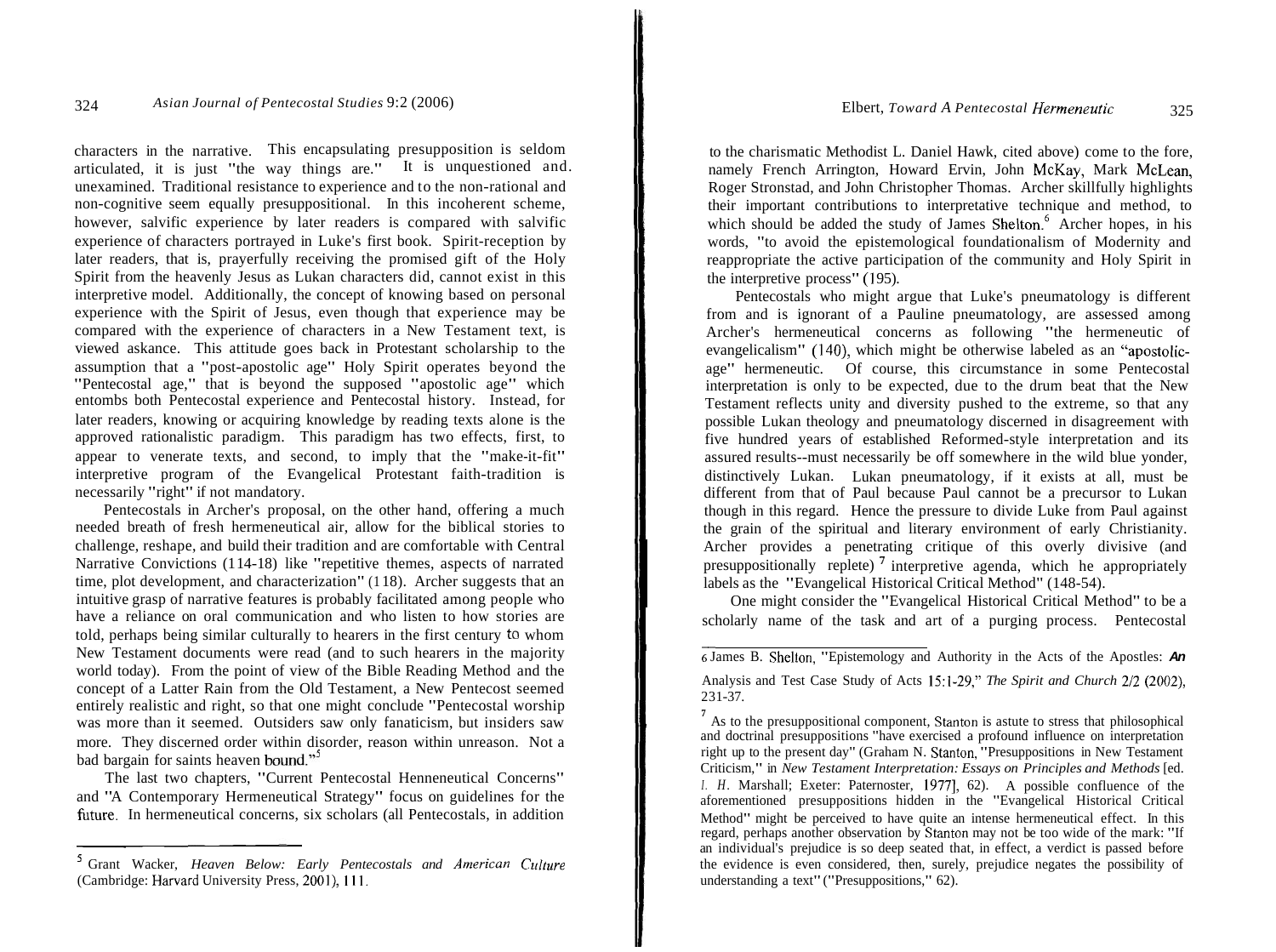experience and Pentecostal history (New Testament *Pfingsterfarung* and *Pfingstgeschichte)* within ongoing salvation history *(Heilsgeschichte)* and Spirit history *(Pneumageschichte)* are among its prime victims. In particular, in the case of the unarticulated, undisclosed, and narratively truncating epochalistic presuppositions which are evidently incorporated into the Reformed-style scheme of "historical-critical'' or "apostolic age" hermeneutics applied to the Holy Spirit in Luke-Acts, where prayer for the gift of the Holy Spirit is purged from the faith-response of later readers and narrative continuity within Luke's double-work is marginalized, Luke has been routinely criticized and chastised over the years for not "making-it-fit." Luke's own contemporary narrative-rhetorical literary and Greco-Roman educational context is never considered in this approach. The only plausible explanation, with all due respect, is that Luke is just not the sixteenth century man he should be. However, perhaps his apparent familiarity with the nonrational, his descriptive attention to the experiential, his emphasis on examples and precedents, and his apparent literary effort to excel in the narrative-rhetorical expectations of his day render him ill-starred to "makeit-fit." Given this, perhaps then a fresh approach to Luke-Acts and its relation to the rest of the New Testament might be appropriate. Perhaps argument which either imitates the functional intent of the narratively unattuned epochalistic carving of Luke-Acts, or the supportive assumption of authorial isolation prevalent in past Protestant scholarship, might also be reconsidered in light of reasonably expected theological and pneumatological links between Luke and his esteemed predecessor, with apologies for mentioning my own work.

> In his hermeneutical strategy, Archer offers suggestions as to how an interdependent tridactic dialogue between Scripture and its story world, the Holy Spirit, and readers in community can result in a negotiated meaning that is creative and practical. Archer wants to stimulate a hermeneutical strategy that is informed by an "early Pentecostal ethos" and to challenge a heretofore-uncritical acceptance of the "Evangelical modernistic approach" (195) among Pentecostals. Archer wants to de-emphasize

the predominant attention in that approach to discern "the past determinate meaning of the author's intent" and to emphasize "the reality that interpretation involves both the discovery and creation of meaning for the present" (194). He undoubtedly feels that the modernistic Evangelical methodology, replete with the Spirit-extinguishing heritage of both Lukan and Pauline cessationism along with its divisive and contextually disruptive presuppositions, has leaned too much toward the world behind the text, perhaps overly concentrating, for example, on its historicity or on its presumed affixment to an "apostolic age," rather than toward an appropriate unity between the biblical text and the present context (193). In all of this Archer raises a significant point. However, one might observe that when a New Testament author's probable original meaning, as deduced by due and careful attention to the contemporary communicative procedures in the Greco-Roman world,<sup>9</sup> comes into coincidence with present experience, the community would then find a sense of helpful assurance, an assurance which I am sure that Archer would indeed welcome and appreciate.

In conclusion, Archer's critical hard-hitting thesis is not a simplistic or romanticized vision of the past or of the present. The cumulative impression of the evidence Archer adduces is that the Spirit, Scripture, and the Spirjt-filled community can thoughtfully, experientially, and practically function together. Any emphasis on the intrinsic rhetorical power of texts which complements the usual practice of knowing meaning via interpretation/exegesis alone is welcome. Sometime Archer's presentation borders a bit on the socio-jargonistic side, but he<br>is approach: also quite commonsensical as well by contemporary critical

<sup>&</sup>lt;sup>8</sup> Paul Elbert, "Possible Literary Links Between Luke-Acts and Paul's Letters Regarding Spirit-Language," in *Intertextuality in the New Testament* (ed. Thomas Brodie, Stanley Porter, and Dennis MacDonald; Sheffield: Sheffield-Phoenix Press, 2006), forthcoming. An expanded version of the thesis offered in Brodie *et al*, ed., *Intertextuality*, was presented at the Society for Pentecostal Studies, Fuller Theological Seminary (March 2006), entitled "Probable Literary Connections Between Luke-Acts and Paul Regarding Spirit-Language."

<sup>9</sup> This approach; also quite commonsensical as well by contemporary critical

standards with respect to authorial integrity, would, 1 suggest, be substantially similar to a "bible reading method" with its inherent application of interpretive principles as cogently framed by Adele Berlin in her presidential address to the Society of Biblical Literature, "A Search for a New Biblical Hermeneutics: Preliminary Observations," in *The Study of the Ancient Near East in the Twenty-First Century: The William Foxwell Albright Centennial Conference* (ed. *J.* S. Cooper and G. M. Schwartz; Winona Lake, IN: Eisenbrauns, 1996), 195-207. As to the narrative-rhetorical procedures in the first-century Greco-Roman world (intellectual practices quite different indeed from the "apostolic age" or "historical-critical'' hermeneutic of Evangelical Protestantism and much more akin the Bible Reading Method detected by Archer) which influenced narrative-rhetorical composition and interpretation in the literary tradition at that time, see Elbert, "Possible" and "Probable."